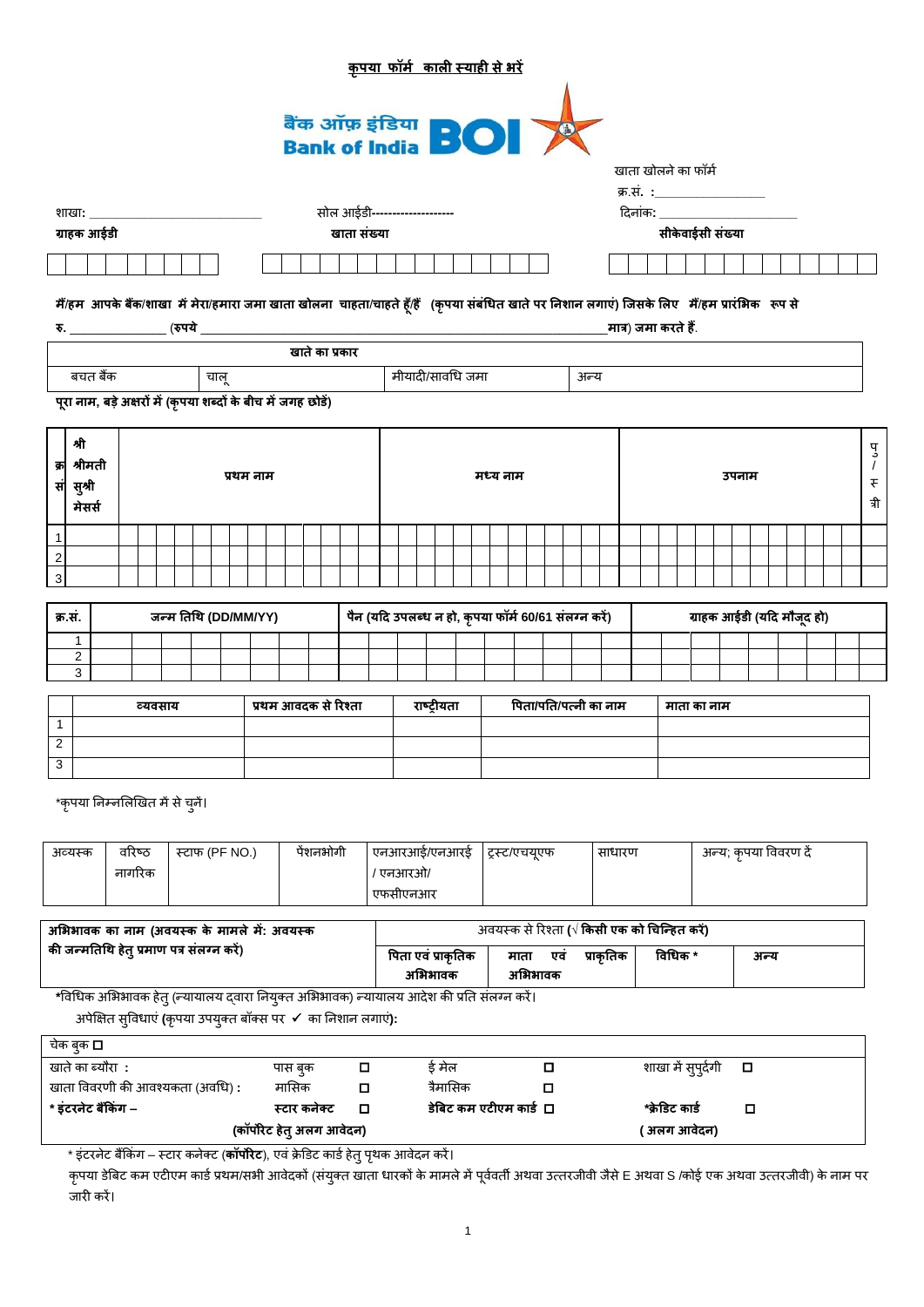|                                           |                     |                                                                                                                                                                                                                                |                |            |                          |                   |                                    |  |  |           |                        | <b>PLEASE FILL IN BLACK INK</b>                 |                    |  |                                                |                 |  |         |  |                                                          |                                  |  |  |  |  |                                   |
|-------------------------------------------|---------------------|--------------------------------------------------------------------------------------------------------------------------------------------------------------------------------------------------------------------------------|----------------|------------|--------------------------|-------------------|------------------------------------|--|--|-----------|------------------------|-------------------------------------------------|--------------------|--|------------------------------------------------|-----------------|--|---------|--|----------------------------------------------------------|----------------------------------|--|--|--|--|-----------------------------------|
|                                           |                     |                                                                                                                                                                                                                                |                |            |                          |                   |                                    |  |  |           |                        | बैंक ऑफ़ इंडिया<br>Bank of India <b>BOI</b>     |                    |  |                                                |                 |  |         |  | <b>ACCOUNT OPENING FORM</b><br>SL NO. :_________________ |                                  |  |  |  |  |                                   |
|                                           |                     | Branch: National Contract of the Contract of the Contract of the Contract of the Contract of the Contract of the Contract of the Contract of the Contract of the Contract of the Contract of the Contract of the Contract of t |                |            |                          |                   |                                    |  |  |           |                        | Sol ID----------------------------              |                    |  |                                                |                 |  |         |  |                                                          |                                  |  |  |  |  |                                   |
|                                           |                     |                                                                                                                                                                                                                                |                |            |                          |                   |                                    |  |  |           |                        |                                                 |                    |  |                                                |                 |  |         |  |                                                          |                                  |  |  |  |  |                                   |
|                                           |                     | <b>CUSTOMER ID</b>                                                                                                                                                                                                             |                |            |                          |                   |                                    |  |  |           |                        | <b>ACCOUNT NUMBER</b>                           |                    |  |                                                |                 |  |         |  | <b>CKYC NUMBER</b>                                       |                                  |  |  |  |  |                                   |
|                                           |                     | I/We request you to open my/our deposit account with your branch/bank (Tick ( $\sqrt{ }$ ) relevant type of account) for which I/We initially                                                                                  |                |            |                          |                   |                                    |  |  |           |                        |                                                 |                    |  |                                                |                 |  |         |  | _only).                                                  |                                  |  |  |  |  |                                   |
|                                           |                     |                                                                                                                                                                                                                                |                |            |                          |                   |                                    |  |  |           | <b>Type of Account</b> |                                                 |                    |  |                                                |                 |  |         |  |                                                          |                                  |  |  |  |  |                                   |
|                                           |                     | Savings Bank                                                                                                                                                                                                                   |                |            |                          | Current           |                                    |  |  |           |                        | <b>Fixed/Term Deposit</b>                       |                    |  |                                                |                 |  | Others  |  |                                                          |                                  |  |  |  |  |                                   |
|                                           |                     | FULL NAME, CAPITAL Letters (Leave space between words)                                                                                                                                                                         |                |            |                          |                   |                                    |  |  |           |                        |                                                 |                    |  |                                                |                 |  |         |  |                                                          |                                  |  |  |  |  |                                   |
| S<br>r<br>N<br>$\mathbf{o}$               | Mr.                 | MS.<br><b>MRS</b><br>M/s                                                                                                                                                                                                       |                |            |                          | <b>FIRST NAME</b> |                                    |  |  |           |                        |                                                 |                    |  | <b>MIDDLE NAME</b>                             |                 |  |         |  |                                                          | <b>SURNAME NAME</b>              |  |  |  |  | м<br>$\sqrt{2}$<br>$\overline{F}$ |
| $\mathbf{1}$                              |                     |                                                                                                                                                                                                                                |                |            |                          |                   |                                    |  |  |           |                        |                                                 |                    |  |                                                |                 |  |         |  |                                                          |                                  |  |  |  |  |                                   |
| $\overline{2}$                            |                     |                                                                                                                                                                                                                                |                |            |                          |                   |                                    |  |  |           |                        |                                                 |                    |  |                                                |                 |  |         |  |                                                          |                                  |  |  |  |  |                                   |
| $\mathbf{3}$                              |                     |                                                                                                                                                                                                                                |                |            |                          |                   |                                    |  |  |           |                        |                                                 |                    |  |                                                |                 |  |         |  |                                                          |                                  |  |  |  |  |                                   |
| Sr.<br>No.                                |                     |                                                                                                                                                                                                                                |                |            | Date of Birth (DD/MM/YY) |                   |                                    |  |  |           |                        | PAN (If not available, Please attach Form 60/61 |                    |  |                                                |                 |  |         |  |                                                          | <b>Customer ID (if Existing)</b> |  |  |  |  |                                   |
|                                           | $\mathbf{1}$        |                                                                                                                                                                                                                                |                |            |                          |                   |                                    |  |  |           |                        |                                                 |                    |  |                                                |                 |  |         |  |                                                          |                                  |  |  |  |  |                                   |
|                                           | $\overline{2}$<br>3 |                                                                                                                                                                                                                                |                |            |                          |                   |                                    |  |  |           |                        |                                                 |                    |  |                                                |                 |  |         |  |                                                          |                                  |  |  |  |  |                                   |
|                                           |                     |                                                                                                                                                                                                                                |                | Occupation |                          |                   | Relationship with 1st<br>applicant |  |  |           |                        |                                                 | <b>Nationality</b> |  | <b>Father's / Spouse Name</b>                  |                 |  |         |  | <b>Mother's Name</b>                                     |                                  |  |  |  |  |                                   |
| $\mathbf{1}$                              |                     |                                                                                                                                                                                                                                |                |            |                          |                   |                                    |  |  |           |                        |                                                 |                    |  |                                                |                 |  |         |  |                                                          |                                  |  |  |  |  |                                   |
| $\overline{\mathbf{c}}$<br>$\overline{3}$ |                     |                                                                                                                                                                                                                                |                |            |                          |                   |                                    |  |  |           |                        |                                                 |                    |  |                                                |                 |  |         |  |                                                          |                                  |  |  |  |  |                                   |
|                                           |                     | *please choose from the following                                                                                                                                                                                              |                |            |                          |                   |                                    |  |  |           |                        |                                                 |                    |  |                                                |                 |  |         |  |                                                          |                                  |  |  |  |  |                                   |
|                                           | Minor               |                                                                                                                                                                                                                                | Sr.<br>Citizen |            | Staff (PF NO.)           |                   |                                    |  |  | Pensioner |                        | NRI/NRE/<br>NRO/FCNR                            |                    |  | Trust / HUF                                    |                 |  | General |  |                                                          | Others; Please specify           |  |  |  |  |                                   |
|                                           |                     |                                                                                                                                                                                                                                |                |            |                          |                   |                                    |  |  |           |                        |                                                 |                    |  |                                                |                 |  |         |  |                                                          |                                  |  |  |  |  |                                   |
|                                           |                     | Name of Guardian ( In case of Minor : Attach<br>Proof For minor's DOB)                                                                                                                                                         |                |            |                          |                   |                                    |  |  |           |                        |                                                 | F&NG               |  | Relationship with minor ( $\sqrt{ }$ tick one) | <b>M&amp;NG</b> |  | Legal * |  |                                                          | <b>Others</b>                    |  |  |  |  |                                   |

For legal guardian (guardian appointed by Court) enclose copy of the Court order.

Facilities required (Please mark √ in appropriate box/es):

| <b>Cheque Book</b>                                                     |                     |        |                           |                                        |   |
|------------------------------------------------------------------------|---------------------|--------|---------------------------|----------------------------------------|---|
| Statement of Account through: Pass book<br><b>Statement Frequency:</b> | <b>Monthly</b>      | o<br>□ | E mail<br>Quarterly       | Delivery at branch                     | ◻ |
| * Internet Banking -<br>(Separate Application for Corporate)           | <b>Star Connect</b> | о      | Debit cum ATM Card $\Box$ | *Credit Card<br>(Separate Application) |   |

\* Please fill in separate application for Internet Banking – Star Connect (Corporate), and Credit Card.

Please issue Debit cum ATM card in the name of the first / all applicants (in case of joint a/c holders with operations as E or S / Anyone or Survivor)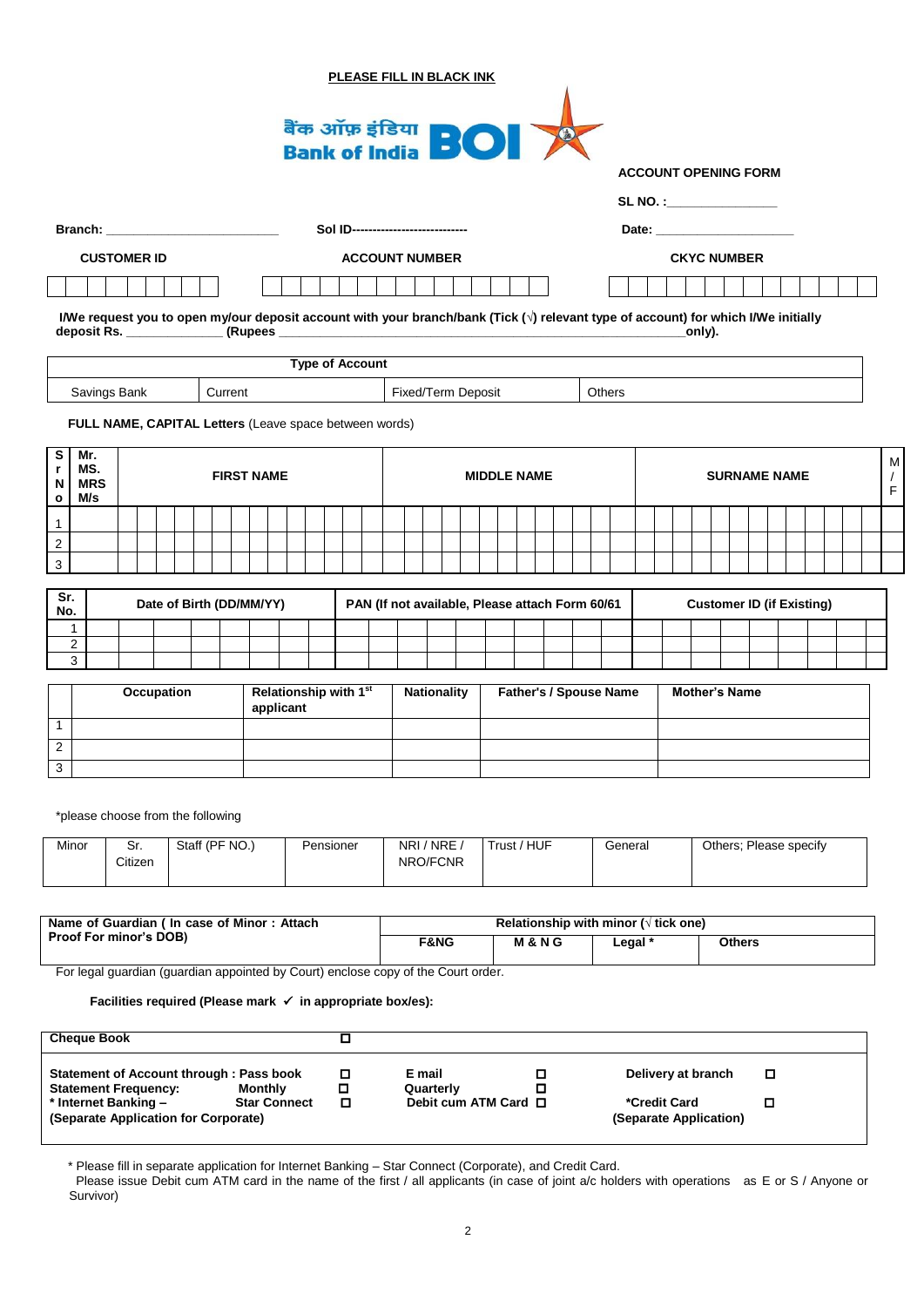|                               | स्थायी पता/ एनआरई हेतु भारत में स्थानीय पता |               |             |
|-------------------------------|---------------------------------------------|---------------|-------------|
|                               | प्रथम आवेदक                                 | द्वितीय आवेदक | तृतीय आवेदक |
| फ्लैट क्रमांक/बिल्डिंग का नाम |                                             |               |             |
| गली/मार्ग या क्षेत्र/स्थान    |                                             |               |             |
| शहर एवं जिला                  |                                             |               |             |
| राज्य एवं देश                 |                                             |               |             |
| पिन कोड                       |                                             |               |             |
| टेलीफोन नं.                   |                                             |               |             |
| मोबाइल नं.                    |                                             |               |             |
| ई-मेल                         |                                             |               |             |

|                               | पत्राचार पता |               |             |
|-------------------------------|--------------|---------------|-------------|
|                               | प्रथम आवेदक  | द्वितीय आवेदक | तृतीय आवेदक |
| फ्लैट क्रमांक/बिल्डिंग का नाम |              |               |             |
| गली/मार्ग या क्षेत्र/स्थान    |              |               |             |
| शहर एवं जिला                  |              |               |             |
| राज्य एवं देश                 |              |               |             |
| पिन कोड                       |              |               |             |

|                               |             | टैक्स प्रयोजन हेतु न्यायिक क्षेत्र में आवेदक का पता जहाँ आवेदक अनिवासी भारतीय हो। |             |
|-------------------------------|-------------|-----------------------------------------------------------------------------------|-------------|
|                               | प्रथम आवेदक | द्वितीय आवेदक                                                                     | तृतीय आवेदक |
| फ्लैट क्रमांक/बिल्डिंग का नाम |             |                                                                                   |             |
| गली/मार्ग या क्षेत्र/स्थान    |             |                                                                                   |             |
| शहर एवं जिला                  |             |                                                                                   |             |
| राज्य एवं देश                 |             |                                                                                   |             |
| पिन कोड                       |             |                                                                                   |             |
| टेलीफोन/मोबाइल नं.            |             |                                                                                   |             |
| ई-मेल                         |             |                                                                                   |             |

# **आवेदक**/**कों द्वारा जर्ा ककए गए पहचान दस्तावेजों का पववरण**

(ध्यान दें: अनिवासी भारतीयों हेतु पहचान पत्र के रूप में पासपोर्ट की प्रति जमा करना अनिवार्य है।)

| <u>दस्तावेज</u>    | <u>फोटो पहचान</u> |  | <u>पता हेतु प्रमाण</u> |  |
|--------------------|-------------------|--|------------------------|--|
| प्रकार             |                   |  |                        |  |
| संख्या             |                   |  |                        |  |
| जारीकर्ता          |                   |  |                        |  |
| जारी करने की तारीख |                   |  |                        |  |
| जारी करने का स्थान |                   |  |                        |  |
| वैधता की तारीख     |                   |  |                        |  |

| आधार नंबर (अनिवार्य)                                                            |                                                                                                        |
|---------------------------------------------------------------------------------|--------------------------------------------------------------------------------------------------------|
| मैं अपनी आधार संख्या प्रस्तुत कर रहा हूँ और स्वेच्छा से अपनी सहमति देता हूँ कि, |                                                                                                        |
|                                                                                 | यूआईडीएआई भारत सरकार द्वारा जारी किए गए आधार/यूआईडी संख्या को मेरे उक्त खाते के साथ मेरे नाम से जोड़े। |
| यूआईडीएआई से प्रमाणित करने के लिए मेरे आधार विवरण का उपयोग करें।                |                                                                                                        |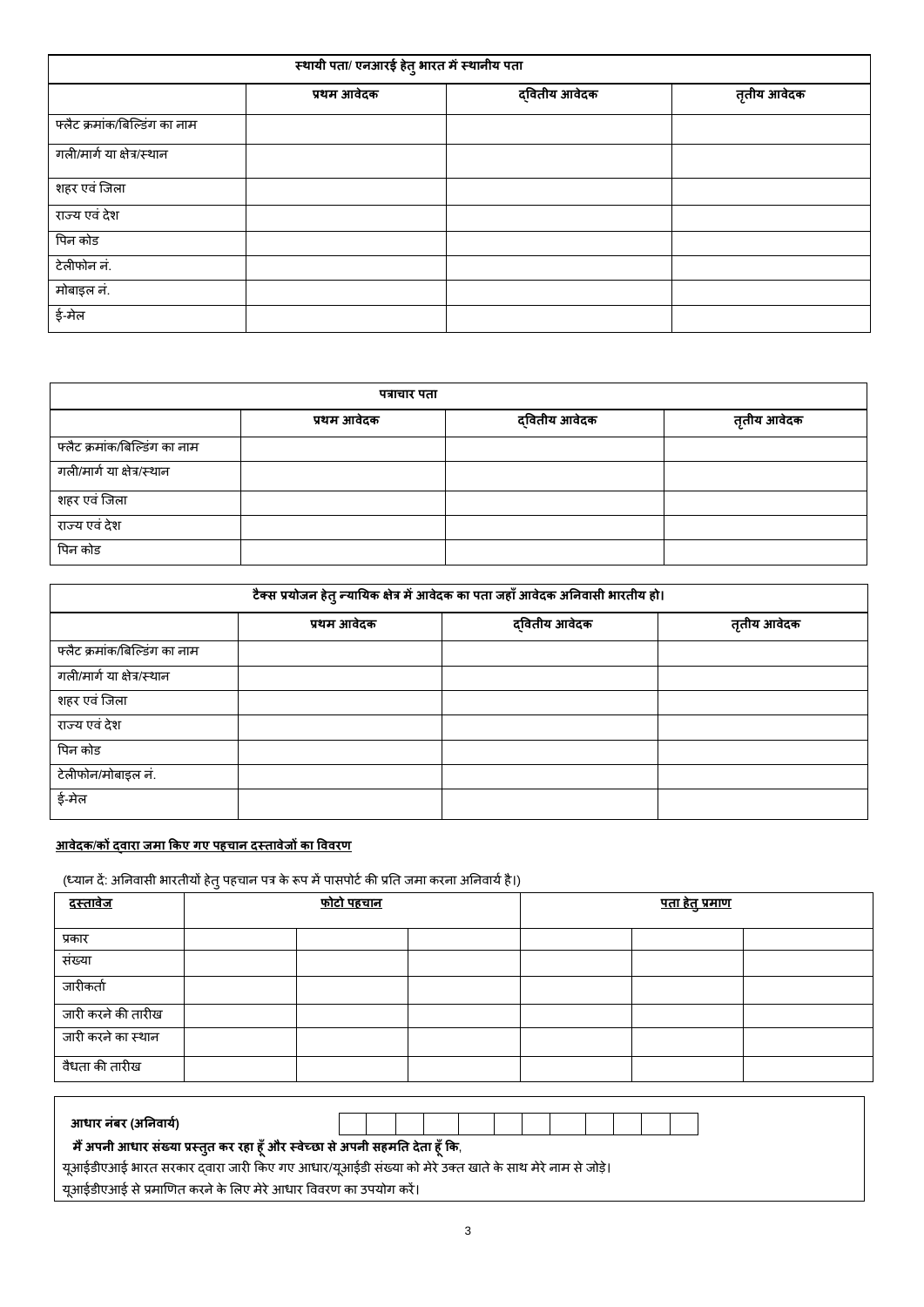|                               | Permanent Address/ For NRE, local address in India |                              |               |
|-------------------------------|----------------------------------------------------|------------------------------|---------------|
|                               | <b>First Applicant</b>                             | 2 <sup>nd</sup> Applicant    | 3rd Applicant |
| Flat No./Bldg. Name           |                                                    |                              |               |
| Street/ Road & Area/ Locality |                                                    |                              |               |
| <b>City and District</b>      |                                                    |                              |               |
| State & Country               |                                                    |                              |               |
| Pin Code                      |                                                    |                              |               |
| Tel No./ Mobile               |                                                    |                              |               |
| E-mail                        |                                                    |                              |               |
|                               |                                                    | <b>Communication Address</b> |               |
|                               | 1 <sup>st</sup> Applicant                          | $2nd$ Applicant              | 3rd Applicant |
| Flat No./Bldg Name            |                                                    |                              |               |
| Street/ Road & Area/ Locality |                                                    |                              |               |
| City & District               |                                                    |                              |               |
| State & Country               |                                                    |                              |               |
| Pin Code                      |                                                    |                              |               |

|                               |                           | Address in the Jurisdiction details where Applicant is Resident outside India for TAX purposes(FATCA) |               |
|-------------------------------|---------------------------|-------------------------------------------------------------------------------------------------------|---------------|
|                               | 1 <sup>st</sup> Applicant | 2 <sup>nd</sup> Applicant                                                                             | 3rd Applicant |
| Flat No./Bldg. Name           |                           |                                                                                                       |               |
| Street/ Road & Area/ Locality |                           |                                                                                                       |               |
| City & District               |                           |                                                                                                       |               |
| State & Country               |                           |                                                                                                       |               |
| Pin Code                      |                           |                                                                                                       |               |
| Tel No./Mobile No.            |                           |                                                                                                       |               |
| E-mail                        |                           |                                                                                                       |               |

#### **Details of Identification documents submitted by the applicant/s.**

(**CARE**: FOR NRI APPLICANTS COPY OF PASSPORT, MUST BE SUBMITTED AS IDENTIFICATION DOCUMENT)

| Aadhaar No. (MANDATORY)                                                                           |  |  |  |  |  |  |
|---------------------------------------------------------------------------------------------------|--|--|--|--|--|--|
| I submit my Aadhaar number and voluntarily give my consent to:                                    |  |  |  |  |  |  |
| Seed my Aadhaar/UID number issued by the UIDAI, Govt. of India in my name with aforesaid account. |  |  |  |  |  |  |
|                                                                                                   |  |  |  |  |  |  |

Use my Aadhaar details to authenticate me from UIDAI.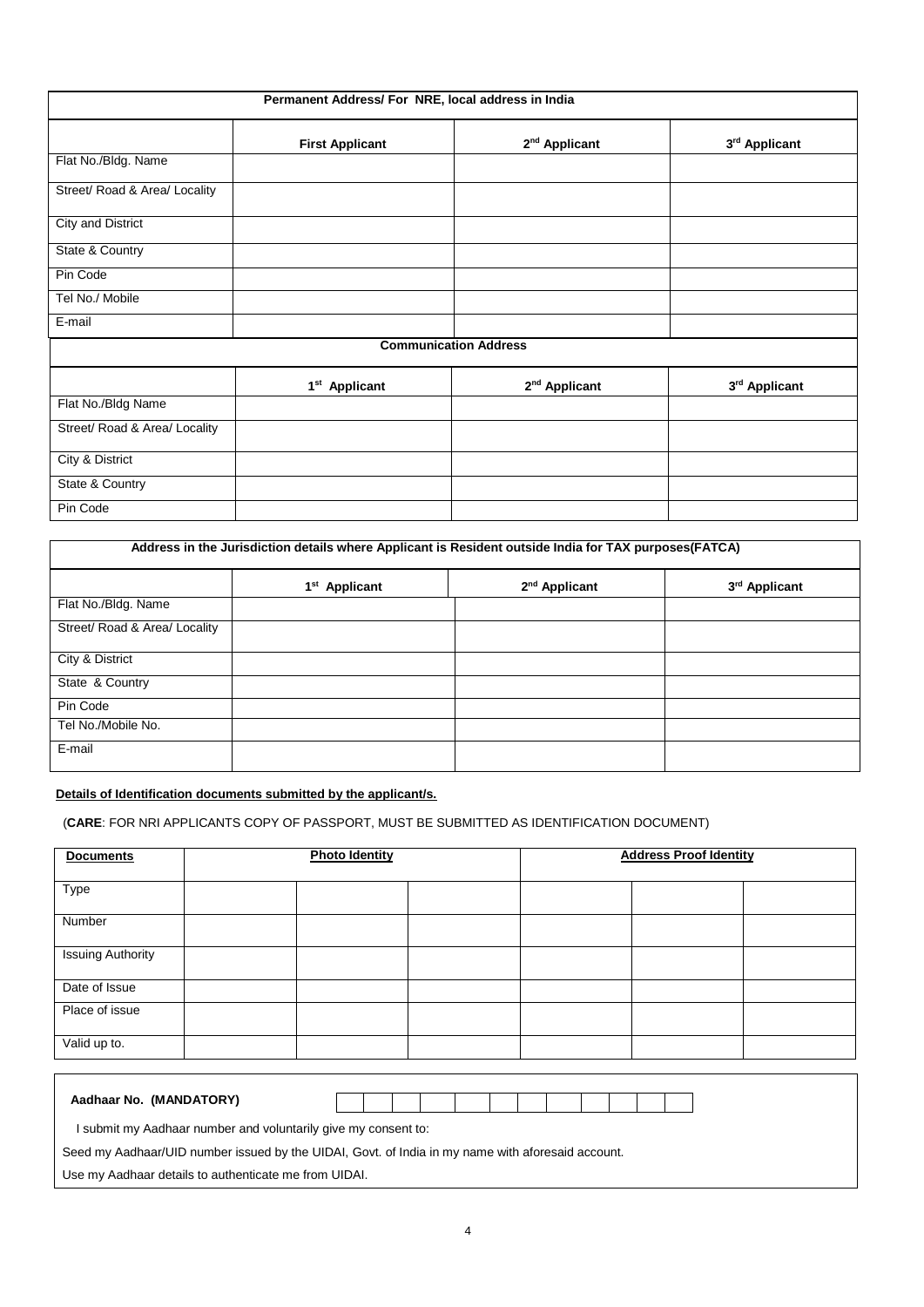## **घोषणा** (**कृपया उपयक्ुत बॉक्स र्ेंननशान लगाऐं**):

- **[ ]** मैं/हम घोषणा करता हूँ/करते हैं कि मैं/हम वर्तमान में किसी अन्य बैंक से कोई ऋण सुविधा का लाभ नहीं ले रहा हूँ/रहे हैं।
- **[ ] गॅ/हम घोषणा करता हूँ/करते हैं कि मैं/हम निम्नलिखित अपने/अन्य बैंक से जमा खाता एवं/अथवा ऋण सुविधा का लाभ लेरहा हूँ/ रहे है:**

| <br>शाखा<br>dich<br>va | शहर/पिन कोड | ंप्रकार/सविधा<br>खात का | सामा | खाता संख्या |
|------------------------|-------------|-------------------------|------|-------------|
|                        |             |                         |      |             |
|                        |             |                         |      |             |

| वर्तमान खाता धारक दवारा परिचय (खाते में केवाईसी अन्पालन किया गया हो और कम से कम 6 महीने का संतोषजनक परिचालन हआ हो) (वैकल्पिक) |          |                     |                                  |  |  |  |  |  |  |  |
|-------------------------------------------------------------------------------------------------------------------------------|----------|---------------------|----------------------------------|--|--|--|--|--|--|--|
| नाम:                                                                                                                          |          | खाता स.             |                                  |  |  |  |  |  |  |  |
| पता:                                                                                                                          |          | खाता खोलने की तिथि: |                                  |  |  |  |  |  |  |  |
|                                                                                                                               |          |                     | ग्राहक आईडी:                     |  |  |  |  |  |  |  |
| पिन:                                                                                                                          | र्ड-मेल: | शाखा का नाम:        |                                  |  |  |  |  |  |  |  |
| टेलीफोन नं.                                                                                                                   | मोबाइल   | फैक्स               | खाते का प्रकार SB / CA / CC / OD |  |  |  |  |  |  |  |

र्/ैंहर् प्रर्ाखणत किता हूूँ/किते हैंकक, र्/ैंहर् श्री/श्रीर्ती/कुर्ािी/र्ेससम \_\_\_\_\_\_\_\_\_\_\_\_\_\_\_\_\_\_\_\_\_\_\_\_\_\_\_\_\_\_\_\_\_\_\_\_\_\_\_\_\_\_\_\_\_\_\_ को ववगत \_\_\_\_\_\_\_\_\_

माह/वर्षों से व्यक्तिगत रूप से जानता हूँ/जानते हैं और खाता खोलने के लिए इस आवेदन में दिए गए उनके पेशे/व्यवसाय तथा पता मेरी/हमारी जानकारी एवं विश्वास के अनरूप सही है।

| <u>Ji i v</u> | $\cdots$ |  |
|---------------|----------|--|
|               |          |  |
| ਾ ਜਾਨ-        |          |  |

दिनांक**: (**परिचयिाता के हसतािि**)** 

**व्यावसानयक गनतपवधि**: --------------------------------------------------------------------**ददनांक** -------------------------- **सेस्थापपत**

| खाते का शीर्षक |      |                  |  |                |       |  |           |  |             |      |
|----------------|------|------------------|--|----------------|-------|--|-----------|--|-------------|------|
| खाता स.        |      |                  |  |                |       |  |           |  |             | शाखा |
| परिचालन अन्देश | स्वय | दोनों में से कोई |  | पर्ववर्ती अथवा | सयक्त |  | कोई एक या |  | अन्य (कपया  |      |
|                |      | एक या उत्तरजीवी  |  | उत्तरजीवी      |       |  | उत्तरजीवी |  | स्पष्ट करे) |      |

| नाम         |  |  |             |  |  |  |  | नमूना हस्ताक्षर | फोटो                       |
|-------------|--|--|-------------|--|--|--|--|-----------------|----------------------------|
| ग्राहक आईडी |  |  |             |  |  |  |  |                 | $\mathbf{1}$ .<br>नया फोटो |
|             |  |  | ग्राहक आईडी |  |  |  |  |                 | 2.<br>नया फोटो             |
|             |  |  | ग्राहक आईडी |  |  |  |  |                 | 3.<br>नया फोटो             |

नार्: \_\_\_\_\_\_\_\_\_\_\_\_\_\_\_\_\_\_\_\_\_\_\_\_\_\_\_\_\_\_\_\_\_\_\_\_\_\_\_ हसतािि: \_\_\_\_\_\_\_\_\_\_\_\_\_\_\_\_\_ (बैंक स्टाफ जिनके समक्ष हस्ताक्षर किया गया)

| 0.500000 |  |
|----------|--|
| ाफ्रम∙   |  |

## **कायामलयीन उपयोग हेत**:**ु**

| .क्र.स. | विवरण                                                                 | ' प्राधिकत स्टॉफ का नाम। | हस्ताक्षर |
|---------|-----------------------------------------------------------------------|--------------------------|-----------|
|         | आवेदक का साक्षात्कार लिया एवं उद्देश्य की जानकारी प्राप्त की          |                          |           |
|         | । मूल दस्तावेजों के साथ पहचान पत्र एवं पते का सत्यापन किया गया        |                          |           |
|         | खाताधारक वं परिचयदाता को धन्यवाद ज्ञापन की चिठ्टी, ई-मेल प्रेषित किया |                          |           |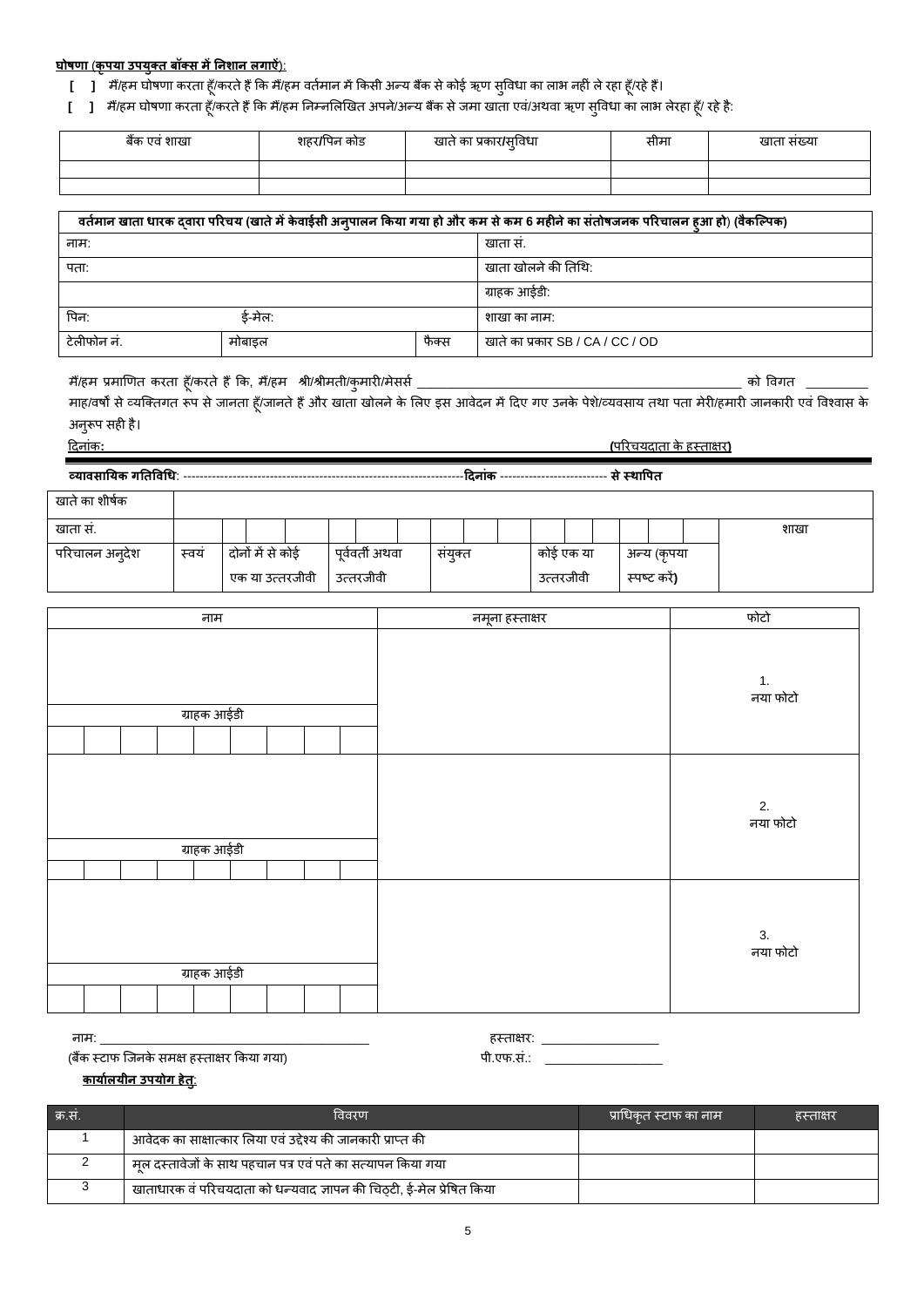#### **DECLARATION** (**PLEASE MARK IN APPROPRIATE BOXES)**:

**[ ] I/WE DECLARE THAT I/WE DO NOT ENJOY ANY CREDIT FACILITIES WITH OTHER BANK/S.**<br>**[ ] I/WE DECLARE THAT I/WE HAVE FOLLOWING DEPOSIT ACCOUNTS AND /OR CREDIT FACI [ ]** I / WE DECLARE THAT I / WE HAVE FOLLOWING DEPOSIT ACCOUNTS AND /OR CREDIT FACILITIES WITH YOUR/OTHER BANKS BRANCHES:

| <b>Bank &amp; Branch</b> | City / Pin Code | Type<br>of<br>Account<br>Facility | ∟imits | <b>Account No.</b> |
|--------------------------|-----------------|-----------------------------------|--------|--------------------|
|                          |                 |                                   |        |                    |
|                          |                 |                                   |        |                    |

| Introduction from an existing account holder (at least six months old satisfactorily conducted and KYC compliant account).<br>(OPTIONAL) |        |     |                                |  |  |  |  |  |  |  |
|------------------------------------------------------------------------------------------------------------------------------------------|--------|-----|--------------------------------|--|--|--|--|--|--|--|
| Name:                                                                                                                                    |        |     | Account No.                    |  |  |  |  |  |  |  |
| Address:                                                                                                                                 |        |     | Date of opening A/C:           |  |  |  |  |  |  |  |
|                                                                                                                                          |        |     | Customer ID:                   |  |  |  |  |  |  |  |
| Pin:                                                                                                                                     | Email: |     | Branch Name:                   |  |  |  |  |  |  |  |
| Tel No.                                                                                                                                  | Mobile | Fax | Type of A/c. SB / CA / CC / OD |  |  |  |  |  |  |  |

I/We certify that, Mr./ Mrs./ Ms/ M/S. \_\_\_\_\_\_\_\_\_\_\_\_\_\_\_\_\_\_\_\_\_\_\_\_\_\_\_\_\_\_\_\_\_\_\_\_\_\_\_\_\_\_\_\_\_\_\_\_\_\_\_\_\_\_\_\_\_\_\_\_ is/are known to me/us

personally since last \_\_\_\_\_\_\_\_\_ months / years and confirm the occupation and address stated in this application form for opening account are correct to the best of my/our knowledge & belief.

#### **Date: (Signature of the Introducer)**

**Business Activity: --------------------------------------------------------------------Established Since-----------------------------------------Date**

| TITLE OF THE        |             |                  |          |           |         |  |                  |  |            |               |
|---------------------|-------------|------------------|----------|-----------|---------|--|------------------|--|------------|---------------|
| <b>ACCOUNT</b>      |             |                  |          |           |         |  |                  |  |            |               |
| <b>ACCOUNT NO</b>   |             |                  |          |           |         |  |                  |  |            | <b>BRANCH</b> |
| <b>OPERATING</b>    | <b>Self</b> | <b>Either or</b> |          | Former or | Jointly |  | Any One or       |  | Other (PI) |               |
| <b>INSTRUCTIONS</b> |             | <b>Survivor</b>  | Survivor |           |         |  | <b>Survivors</b> |  | specify)   |               |

| Name        | Specimen Signature/s | Photograph         |
|-------------|----------------------|--------------------|
| Customer ID |                      | 1.<br>Recent Photo |
| Customer ID |                      | 2.<br>Recent Photo |
| Customer ID |                      | 3.<br>Recent Photo |

Name: \_\_\_\_\_\_\_\_\_\_\_\_\_\_\_\_\_\_\_\_\_\_\_\_\_\_\_\_\_\_\_\_\_\_\_\_\_\_\_ Signature: \_\_\_\_\_\_\_\_\_\_\_\_\_\_\_\_\_ (Bank Official in whose presence signed)

**For Office Use:** 

| Sr.No | <b>Description</b>                                                                        | Name of Authorized Staff | <b>Signature</b> |
|-------|-------------------------------------------------------------------------------------------|--------------------------|------------------|
|       | Applicant interviewed & purpose ascertained by                                            |                          |                  |
|       | Document/s of Identification/Address Proof listed above were verified with<br>original by |                          |                  |
|       | Letter of thanks sent to A/c. holder and Introducer by Post, E-mail on                    |                          |                  |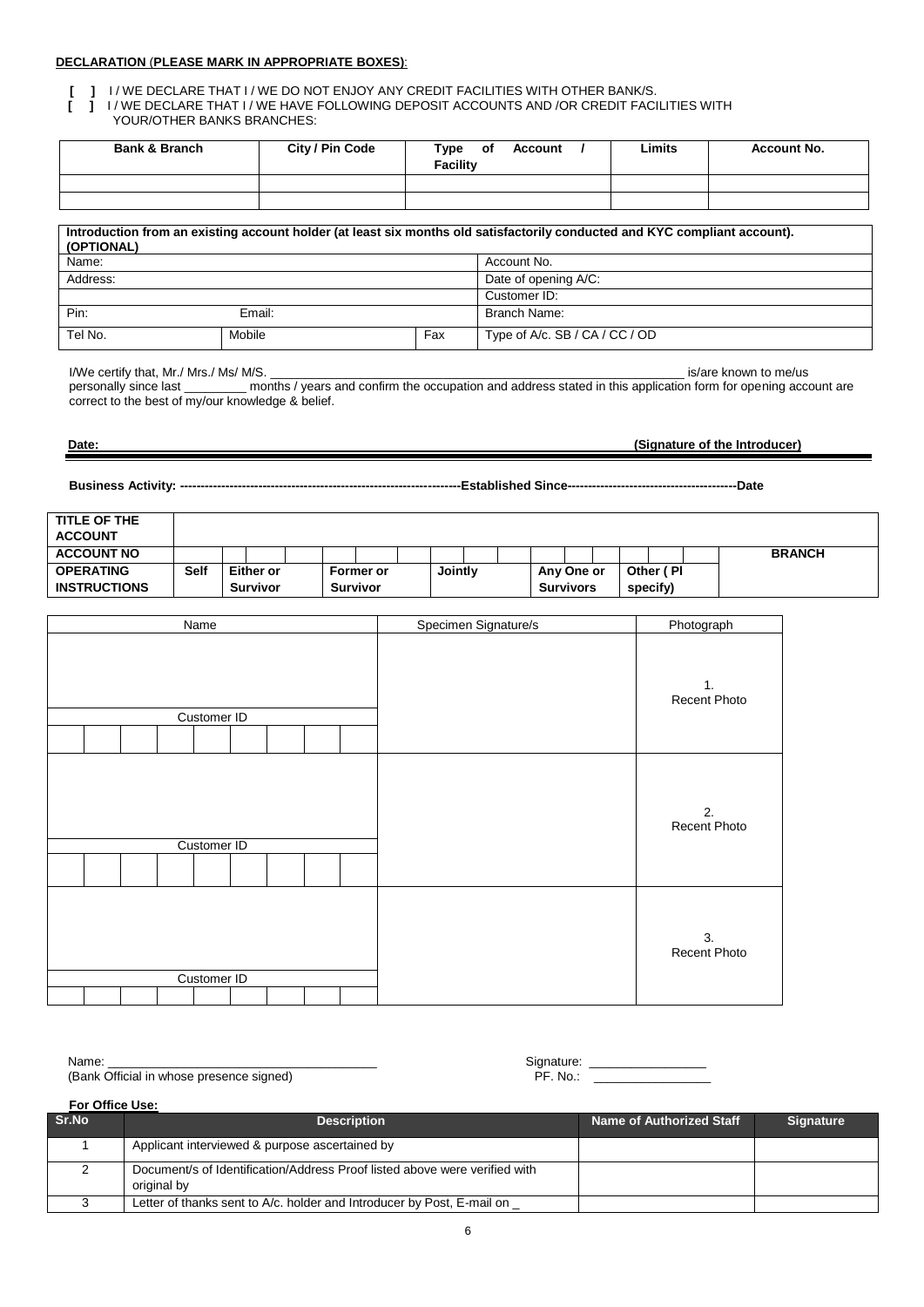**ननबंिन और शते सह पररवचन सह घोषणा:**

- 1. मैं/हम पुष्टि करता हूँ/करते हैं कि मैंने/हमने विभिन्न खातों/सेवाओं से संबंधित नियमों तथा साथ ही नागरिक चार्टर को पढ़ा, समझा है/ हमें समझाया गया है और *मैं/हम* बैंक ऑफ इंडिया में जो खाता खोल रहे हैं उन पर लागू इन नियमों में उल्लिखित निबंधनों और शर्तों तथा उनमें समय-समय पर किए गए संशोधनों तथा<br>विभिन्न सेवाओं जिसमें एटीएम कार्ड/ क्रेडिट कार्ड/डेबिट कार्ड एसएमएस/इंटरनेट बैं विभिन्न सेवाओं जिसमें एटीएम कार्ड/ क्रेडिट कार्ड/डेबिट कार्ड एसएमएस/इंटरनेट बैंकिंग/मोबाइल बैंकिंग \_ सहमत हूँ/है कि जनता/ग्राहकों की सामान्य सूचना हेतु बैंक की वेबसाइट पर मुझे/हमें दी जाने वाली मेरे/हमारे विभिन्न खातों तथा/या सेवाओं से संबंधित बैंक के नियमों में समय-समय पर होने वाले परिवर्तन मुझ/हम पर लागू होंगे तथा विभिन्न खातों/सेवाओं से संबंधित शर्तों व निंबधनों में ऐसे परिवर्तनों का पालन करने हेतु मैं बाध्य रहँगा।
- 2. मैं/हम समझते हूँ/है कि बैंक अपने पूर्ण विवेकाधिकार से मुझे/हमें सूचित किए बिना किसी भी सेवा को अंशत: या पूर्णत: समाप्त कर सकता है।<br>3. मैं/हम सहमत हँ/हैं कि बैंक मेरे खाते से समय-समय पर लाग सेवा प्रभारों को डेबि
- 3. मैं/हम सहमत हूँ/हैं कि बैंक मेरे खाते से समय-समय पर लागू सेवा प्रभारों को डेबिट कर सकता है।<br>4. मझे/हमें डाक/हस्त वितरण/र्ड-मेल/एसएमएस एलर्ट दवारा जमा/खाते के आगामी देय तार्र
- म्झे/हमें डाक/हेस्त वितरण/ई-मेल/एसएमएस एलर्ट दवारा जमा/खाते के आगामी देय तारीख की सूचना न दें।
- 5. मैँ/हम ब्याज की प्रचलित दर पर परिपक्वता की तारीख पर पुन: उसी अवधि के लिए अर्जित ब्याज सहित या उसके बिना सावधि जमा को स्वतः नवीकृत करने के लिए बैंक को अधिकृत करता/करते हूँ/हैं, जब तक कि हमारे/मेरे दवारा लिखत रूप में अन्यथा सूचित नहीं किया जाता है।
- 6. <u>प्रतिर्देय जमाओं का समय-पूर्व आहरण</u> : जमाकर्ता के अनुरोध पर बैंक, जमाराशि बनाने की तारीख पर सहमत अवधि के पूरा होने से पहले, पेनल्टी की शर्त पर, प्रतिदेय जमाराशि के समयपूर्व आहरण की अन्**मति दे सकता है। बैंक ने म्**झे/हमें लागू पेनल्टी के ब्योरों की जानकारी दी है और मैं/हम उससे सहमत हैं। बैंक सभी जमकर्ताओं जिसमें एकल जमकर्ता और एचयूएफ़ शामिल हैं, की थोक जमाराशियों अर्थात रु॰ 1 करोड़ एवं अधिक की जमाराशियों का समयपूर्व आहरण बंद कर सकता है। परिपक्वता से पहले भुगतान हेतु, सभी संयुक्त खाता धारकों को मीयादी जमा रसीद पर हस्ताक्षर करना होगा। मैं/हम इस बात से भी सहमत हैं कि ऐसे मामलों में, पूर्व भुगतान की तारीख तक की अवधि हेतु लागू ब्याज दर के आधार पर घटाया हुआ दर लागू होगा।
- 7. गैर-प्रतिदेय जमाराशियों के समयपूर्व भुगतान की अनुमति नहीं है।<br>8 संयक्त खाता होने की स्थिति में समय-पर्व पनर्भगतान अधिदेश ("F न
- संयक्त खाता होने की स्थिति में समय-पूर्व पनर्भगतान अधिदेश ("E या S", "F या S" परिचालन अनदेशों के साथ)- हम (सभी संयक्त खाता धारक) सहमत है और एतद्दवारा बैंक में उतरजीवी संयुक्त खाता धारक/धारकों को उसके/उनके आवेदन किये जाने पर मृतक के कानूनी वारिस/निष्पादक/उत्तराधिकारी से अनापत्ति/उन्मोचन प्रमाण पत्र मांगे बिना सावधि जमा के आगमों के समय –पर्व भगतान करने का प्राधिकार देते हैं और इस प्रकार किया गया कोई भी भुगतान बैंक के लिए एक वैध उन्मोचन (डिस्चार्ज) होगा। यह अधिदेश हमारी पूर्ण ज़िम्मेदारी के साथ जारी किया जा रहा है और यह हमारे उत्तराधिकारियों/निष्पादकों और वारिसों के लिए बाध्यकारी होगा और साथ ही साथ उक्त जमा के समय-समय पर होने वाले नवीकरण पर भी लागू होगा।
- 9. मैं/हम अपने चेकबुक/एटीएम डेबिट कार्ड/क्रेडिट कार्ड को अपने हिरासत में सुरक्षित रखने के लिए हर संभव परमात संग्राम करेंगे। मैं/हम अपने दैनिक लेन-देन पर हमेशा नज़र रखेंगे ताकि किसी भी प्रकार से होने वाली धोखाधड़ियों, यदि कोई हो, का जल्द पता लगाया जा सके, जिन्हें मेरे/हमारे एजेंट/कर्मचारी लेन-देन करते हैं।

10. मैं/हम यह पुष्टि करते हैं कि खाते को खोलने का उद्देश्य एवं कारण या संबंध स्थापित करने का कारण \_<br>11. प्रस्तावित गतिविधि की प्रत्याशित प्रकति

11. प्रसताववतगनतववधिकीप्रत्याभशतप्रकृनत\_\_\_\_\_\_\_\_\_\_\_\_\_\_\_\_\_\_\_\_\_\_\_\_\_\_\_\_है। 12. की जा रही गतिविधि का प्रत्याशित स्तर (टर्न ओवर)

13. प्रसताववत संबंि के अंतगमत प्रयुक्त की जानेवाली ननधियों का अपेक्षित स्रोत \_\_\_\_\_\_\_\_\_\_\_\_\_\_\_\_\_\_\_\_\_\_\_\_\_\_\_\_\_\_ है।

14. मैं/हम एतद्वारा मेरी/हमारी केवाईसी ब्योरों को केवाईसी रजिस्ट्री के साथ साझा करने हेत्, बैंक को प्राधिकृत करता हूँ/करते हैं। मैं/हम एतद्वारा उपर्युक्त . मोबाइल नंबर/ई-मेल पर एसएमएस/ई-मेल दवारा केंद्रीय केवाईसी रजिस्ट्री से सूचना प्रॉप्त करने हेत् अपनी सहमति देता हूँ/देते हैं। .

- 15. *मैं/हम एत*दवारा घोषणा करता हूँ/करते हैं कि मैं/हम भारतीय मूल का निवासी हूँ/हैं। मैं/हम समझते हैं कि मेरे दवारा दिए गए कथनों, घोषणाओं के आधार पर खाते खोले जा रहे हैं और मैं/हम सहमत हूँ/हैं कि यदि किसी कथन/घोषणा को तात्विक रूप से गलत पाया जाता है तो बैंक मेरी/हमारी जमाराशियों पर ब्याज अदा करने हेत् बाध्य नहीं हैं। मैं/हम सहमत हूँ/हैं कि जमाराशियों की परिपक्वता के बाद, किसी अवधि हेतु जमाराशि पर ब्याज हेतु मेरे/हमारे द्वारा कोई दावा नहीं किया जाएगा। मैं/हम विदेशी मुद्रा अनिवासी खाता/अनिवासी (बाहय) खाता/अनिवासी(साधारण) और निवासी विदेशी मुद्रा खाता योजनाओं के प्रावधानों का पालन करने हेत् सहमत हूँ/हैं। मैं/हम यह वचन देते हैं कि स्थायी निवास हेत् भारत लौटने के तुरंत बाद हम बैंक को उसकी सूचना देंगे। मैं/हम आगे यह भी समझते हैं कि मेरे/हामरे भारत लौटने की जानकारी बैंक को देने पर, मेरी/हमारी एफ़सीएनआर जमाराशियों को रुपया जमाराशियों में परिवर्तित कर दिया जाएगा और तत्पश्चात खाते को निवासी खाता नामित कर दिया जाएगा और जमाराशि की अवधि बढ़ायी जाती है तो, रुपया जमाराशि पर मलतः निर्धारित ब्याज दर पर ब्याज देय होगा। मैं/हम सहमत हैं कि यदि मेरे/हमारे अनुरोध पर समयपूर्व आहरण की अनुमति है, और भारतीय रिज़र्व बैंक, द्वारा निर्धारित शर्तों के अनुसार ब्याज के भुगतान की अनुमति होगी। मैं/हम यह भी समझते हैं कि नवीकरण पर देय ब्याज दर, परिपक्वता की तारीख पर लागू दर के अनुरूप होगी और जमाराशि का नवीकरण तब किया जाएगा जब हम परिपक्वता की तारीख पर हमारी परिपक्व हुई जमाराशि रसीद बैंक में प्रस्तुत करेंगे। बैंक अपने विकल्प पर, परंतु सभी दृष्टि से मेरी/हमारी जोखिम एवं ज़िम्मेदारी पर, एजेंट नियुक्त कर सकता है, जो किसी चेक, बिल, हुंडी या अन्य लिखत या शेयर प्रमाणपत्र या अन्य दस्तावेज या माल या एवज में प्राप्त लिखत या उनके भ्**गतान तथा उनसे संबंधित सूचना एवं पत्राचार**, डाक द्**वारा या अन्य रूप से और भूमि, सम्**द्र या हवाई मार्ग के माध्यम से या तार या केबल द्वारा, प्राप्त एवं प्रेषित करने हेतु हमारा एजेंट होगा और यह व्यवस्था पूरी तरह हमारे जोखिम एवं ज़िम्मेदारी पर होगी तथा कोई भी हानि या विलंब, चाहे वह कितनी बार भी हो, मेरी/हमारी जिम्मेदारी पर होगी और इसका पूरा वहन मेरे/हमारे द्वारा किया जाएगा।
- 16. मैं/हम वचन देता हूँ/देते हैं कि मैं/हम भारत में निवास करने वाले किसी भी व्यक्ति को भारतीय रुपयों में प्रतिपूर्ति या किसी अन्य तरीके के समक्ष कोई विदेशी मुद्रा उपलब्ध नहीं करुंगा/करेंगे। मैं/हम यह भी वचन देता हूँ/देते हैं कि हम यह सुनिश्चित करेंगे कि भारत में निवेश हेतु खातों में नामे और निवेशों की बिक्री से प्राप्त राशियों हेतु खातों में जमा के मामलों में ऐसे निवेश/विनिवेश भारतीय रिजर्व बैंक से प्राप्त सामान्य या विशेष अनुमति के आधार पर ही किए जाएंगे। मैं/हम एतद्वारा घोषणा करता हूँ/करते हैं कि ऊपर दी गई सभी जानकारी मेरी/हमारी सर्वोत्म जानकारी के अनुरूप सच्ची एवं सही हैं।

| । प्रथम आवेदक का हस्ताक्षर | दवितीय आवेदक का हस्ताक्षर | तृतीय आवेदक का हस्ताक्षर |
|----------------------------|---------------------------|--------------------------|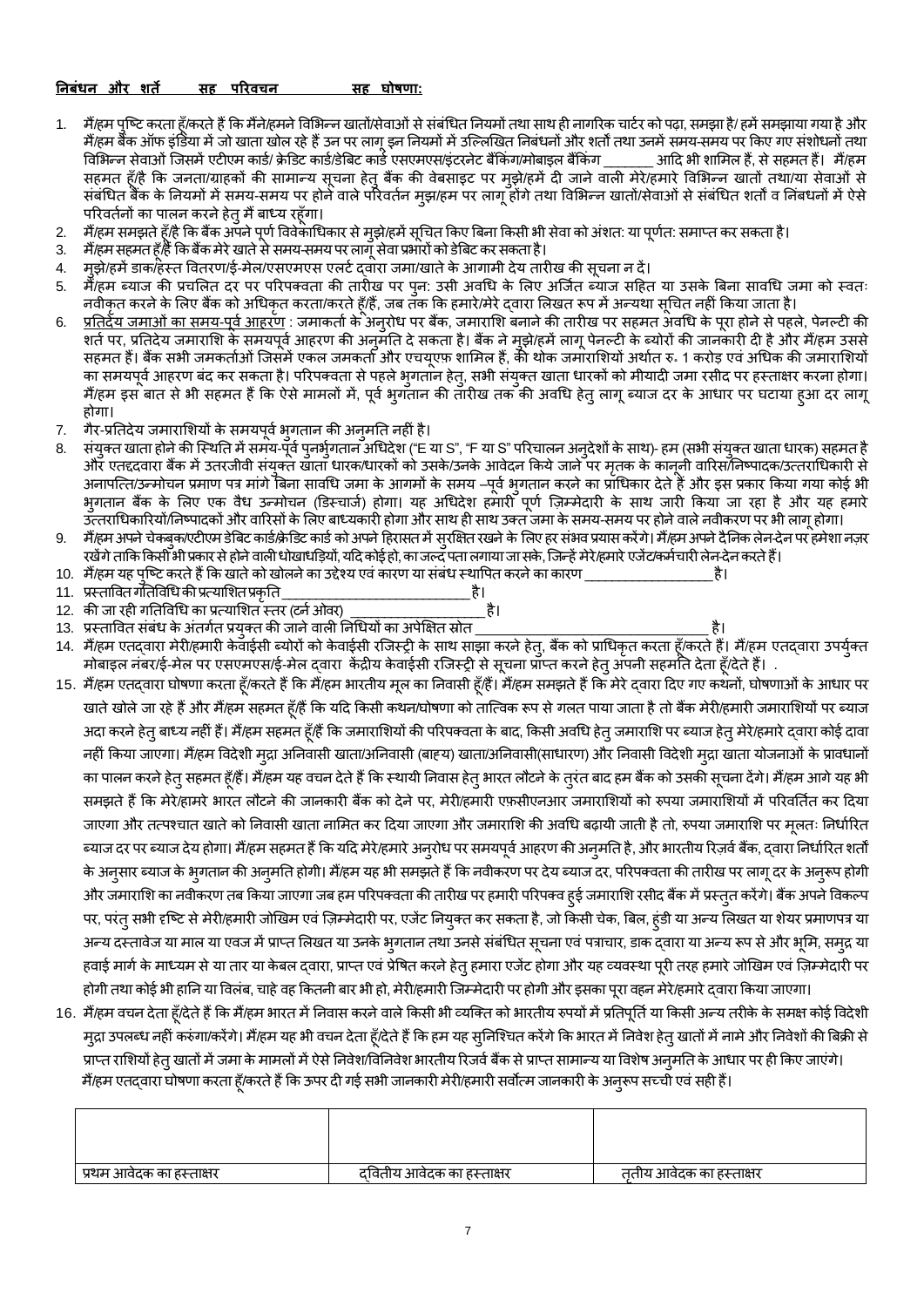- 1. I/We confirm having read/ been explained and understood the Rules pertaining to various Accounts / Services as also the Citizens' Charter and I/We do hereby agree to be bound by the terms and conditions, outlined in these rules which govern the account(s) which I/We am/are opening with Bank of India and amendments thereto made from time to time and those relating to various services including but not limited to ATM Card / Credit Card / Debit Card / Internet Banking/SMS/ Mobile Banking / \_\_\_\_\_\_\_\_\_\_\_\_\_\_\_\_\_\_\_\_\_\_\_\_\_\_\_\_\_ etc. I / We agree that changes from time to time in the Bank's rules relating to my/our different accounts and/or other services made available to me / us on the Bank's website for the general information of the public / customers shall be binding on me/us and that I/We would be bound to obey such changes in terms and conditions pertaining to the different accounts/ services.
- 2. I/We understand that the Bank may at its absolute discretion discontinue any of the services completely or partially without any notice to me / us.
- 3. I/We agree that the Bank may debit my/our account for service charges as applicable from time to time.
- 4. I/We would not like to receive intimation of impending due date of deposit/s by post/ hand delivery/e-mail/SMS alert.
- 5. I/We authorize the Bank to automatically renew the fixed deposit with/without accrued interest for the same period on the maturity date at the prevailing rate of interest unless otherwise informed by me/us in writing.
- 6. Premature withdrawal of callable deposits: The Bank, on request from the depositor, shall allow premature withdrawal of callable Term Deposit before completion of period agreed upon at the time of making deposit, subject to penalty as may be stipulated by the Bank from time to time The detail of penalty applicable are made known to me/us by the Bank and I/We agree for the same. Any further change in penalty imposed by the Bank from time to time shall be binding on me/us The Bank may disallow premature withdrawal of Bulk Deposits i.e.; Rupee Term Deposit of Rs. 1 crore and above of all depositors, including deposits of Individuals and HUF. For payment before maturity, all the joint account holders shall have to discharge the Term Deposit Receipt. I /We also agree that the ROI in such cases shall be at the reduced rate as applicable for the period up to the date of prepayment.
- 7. Premature payment of Non-Callable Deposits is not allowed.
- 8. Premature repayment Mandate: In Case of joint Accounts (with operating instructions E or S,F or S) we(all Joint Account Holders)agree and authorize the Bank to make premature repayment of the proceeds of the term deposit to the surviving joint depositor/s, if so requested by him/her/them ,without insisting on No Objection Certificate/discharge from the legal heirs/executors/successors of the deceased and any such payment made shall be valid discharge to the Bank. This mandate is issued on our full responsibility and shall bind our successors, executors and heirs as well and shall continue to hold good also for the renewal of the said deposit from time to time.
- 9. IWe will take every care to keep the cheque book/ATM debit card/credit card in my/our safe custody. I/we will also keep watch on the day to day transactions to detect early frauds, if any, committed by my/our agent/employee.
- 10. I/We confirm that the purpose and reason for opening of this account or establishing the relationship are \_\_\_\_\_\_\_\_\_\_\_\_\_\_\_\_\_\_\_\_\_\_\_\_\_\_\_\_\_\_\_\_\_\_\_\_\_\_\_\_\_\_\_\_\_\_

- 13. The expected origin of the funds to be used within the proposed relationship is
- 14. I/We hereby authorize the Bank to share my/our personal / KYC details with KYC Registry. I/We hereby give consent to receive information from Central KYC registry through SMS / Email on the above registered mobile number / Email.
- 15. I/We hereby declare that I am/ we are non- resident (s) of Indian origin .I/we understand that the account(s) are being opened on the basis of the statements, declarations made by me / us and I/we also agree that if any statement / declarations made herein is/are found to be not correct in material particulars, Bank is not bound to pay any interest on deposit made by me/us. I/we agree that no claim will be made by me/us for any interest on deposit/s for any period after the date/s maturity of the deposit/s .I/we agree to abide by the provisions of the Foreign Currency (Non-Resident/ Non-Resident (external)/Non Resident (Ordinary) and Resident Foreign Currency account schemes. I/we hereby undertake to intimate the Bank about my/our return to India for permanent residence immediately on arrival. I/we further understand that on my/our return to India me/us intimating the Bank the same, my/our FCNR deposit will be converted into Rupee and thereafter account will be designated as Resident account and if the deposit is kept for further term, interest will be payable on the Rupee deposit I/we may not entitled for interest at the rate originally fixed. I/we agree that if the premature withdrawal is permitted at my/our request, the payment of the interest on the deposit if any shall be in accordance with the prevailing stipulations laid down by Reserve Bank of India/ Bank in this regard. I/we further understand that the interest payable on renewals will be at the applicable ruling rate on the date of maturity, and that the deposit will be renewed on my /our presenting the matured deposit on maturity date. Bank may at its option but at my/our risk and responsibility in all respects, appoint an agent, who shall be my / our agent to collect and the transmission of any cheques, bills, hundies or other instruments or share certificates or other documents or goods or the instruments received in exchange or payments thereof, and the advices and correspondence relating thereto, whether by post or otherwise and whether by land, sea or air or by telegram or cables shall be entirely at my/our risk and responsibility and any loss, damage or delay however occasioned shall be on my / our account and be wholly borne by me/us.
- 16. I/we undertake that I/we shall not make available to any person resident in India foreign currency against reimbursement in rupees or any other manner in India. I/we further undertake that in case of debits to the accounts for the purpose of investing in India and credits representing sale proceeds of investments. I/we shall ensure that such investments/ disinvestments would be covered by either general or special permission of Reserve Bank.

#### I/We hereby declare that the information furnished above is true and correct to the best of my/our knowledge.

| Signature of Applicant 1 | Signature of Applicant 2 | Signature of Applicant 3 |
|--------------------------|--------------------------|--------------------------|

<sup>11.</sup> The anticipated nature of the activity proposed is

<sup>12.</sup> The anticipated level (turnover) of activity that is being undertaken is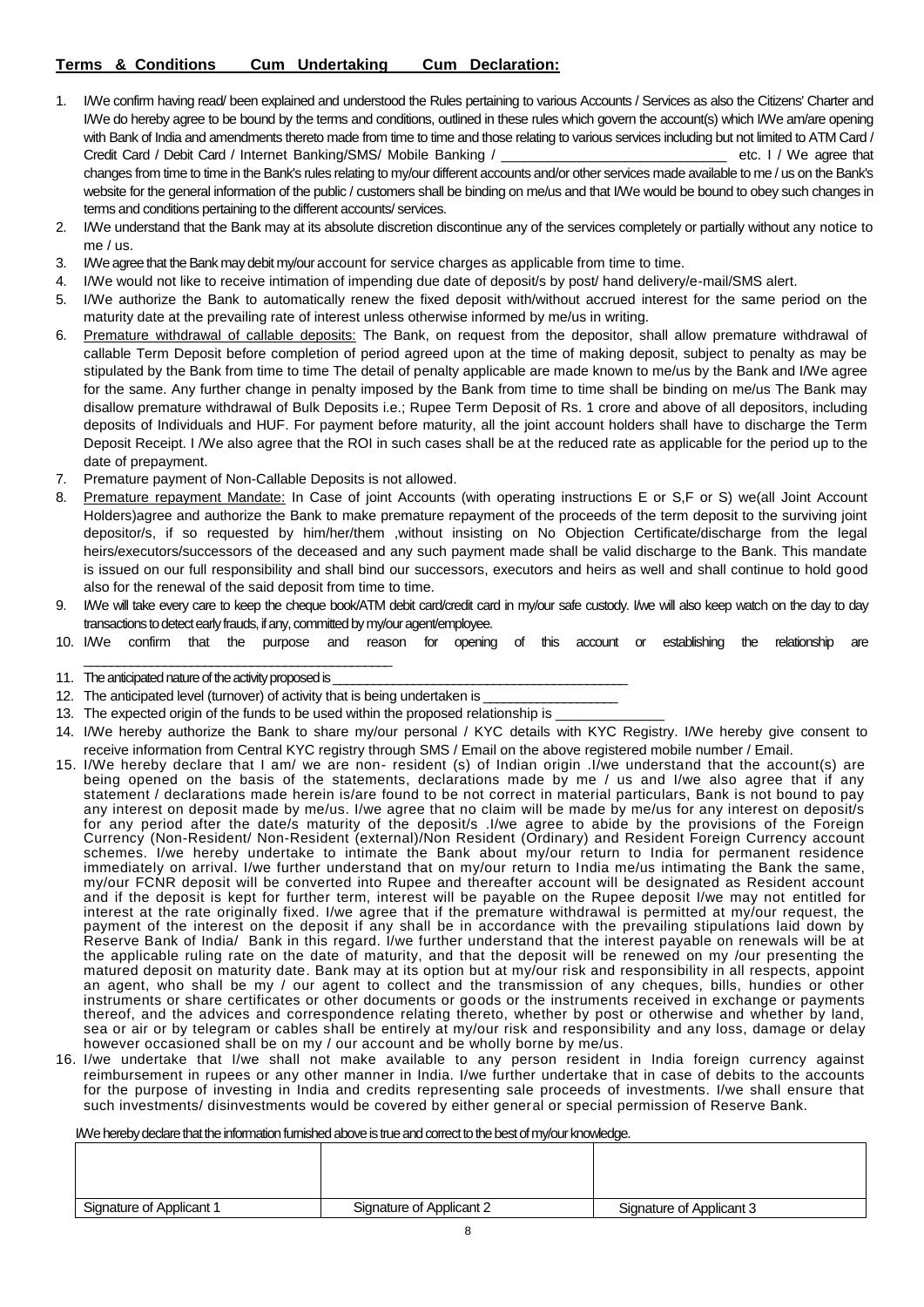| <u>फॉर्म 60 / 61 (उन व्यक्तियों हेतू जिनके पास पैन नहीं है)</u>                                                               |
|-------------------------------------------------------------------------------------------------------------------------------|
| फॉर्म <b>60</b>                                                                                                               |
|                                                                                                                               |
| वार्ड/सर्कल/रेंज का ब्यौरा जहाँ आखिरी बार आयकर भरा गया था: _____________________<br>a)                                        |
| पैन नंबर ना रहने के कारण: _____________________________<br>b)                                                                 |
| <u>फॉर्म 61</u>                                                                                                               |
| सिर्फ उन्हीं व्यक्तियों दवारा भरा जाना चाहिए जिनकी आय का एकमात्र साधन कृषि है और किसी भी तरह की ऐसी आय नहीं जिसपर कर लगे। मैं |
| एतद्वारा घोषणा करता हूँ कि मेरी आय का एकमात्र साधन सिर्फ कृषि है तथा मुझे किसी भी अन्य आय, यदि कोई हो, पर आयकर देने की कोई    |
| आवश्यकता नहीं।                                                                                                                |
| <u>सत्यापन</u>                                                                                                                |
|                                                                                                                               |
| यह दिनांक खाड़ को सत्यापित किया गया।                                                                                          |
| <u>दिनांकः ________________</u>                                                                                               |
| घोषणाकर्ता के हस्ताक्षर<br>स्थान: _______________                                                                             |
|                                                                                                                               |

# **फॉर्म**DA-1 **नार्ांकन फॉर्म**

बैंक जमाराशि के संबंध में बैंककारी विनियमन अधिनियम 1949 की धारा 45ZA से लेकर 45ZF तथा बैंककारी कंपनी (नामांकन) नियम 1985 की धारा 2(i) के तहत नार्ांकन।

र्ैं/हर् \_\_\_\_\_\_\_\_\_\_\_\_\_\_\_\_\_\_\_\_\_\_\_\_\_\_\_\_\_\_\_\_\_\_\_\_\_\_\_\_\_\_\_\_\_\_\_\_\_\_ ननम्नभलखखत व्यलक्तयों का नार्ांकन किते हैंलजन्हें र्ेिी/हर्ािी/

अव्ययस्क की मृत्यु की दशा में उक्त खाते में जमा धनराशि बैंक ऑफ़ इंडिया की \_\_\_\_\_\_\_\_\_\_\_\_\_\_\_\_\_\_\_\_\_\_\_\_\_\_\_ शाखा दवारा लौटाई जाए।

| जमा की  | खाता संख्या | अन्य कोई   | नामिती का नाम | नामिती का पता | जमाकर्ता से संबंध  आय् | यदि नामिती       |
|---------|-------------|------------|---------------|---------------|------------------------|------------------|
| प्रकृति |             | विवरण (यदि |               |               | (यदि हो)               | अव्ययस्क हो तो   |
|         |             | हो)        |               |               |                        | उसकी जन्म तिथि # |
|         |             |            |               |               |                        |                  |

# चूंकक आज की तािीख र्ेंनाभर्नत अव्ययसक है, अत: र्ैं/हर्/श्री/श्रीर्ती/कुर्ािी\_\_\_\_\_\_\_\_\_\_\_\_\_\_\_\_\_\_\_\_\_\_\_\_\_\_\_\_\_\_\_\_ को नाभर्नत की ओि से अव्ययस्क की अव्यस्कता के दौरान मेरी/हमारी/अव्यस्क की मृत्यु की दशा में खाते में जमाराशि को प्राप्त करने के लिए नियुक्त करता हूँ/करते हैं। स्थान: \_\_\_\_\_\_\_\_\_\_\_\_\_\_\_\_\_\_\_\_\_\_\_\_\_ दिनांक : \_\_\_\_\_\_\_\_\_\_\_\_\_\_\_\_\_\_\_\_ # यदि नाभर्नत अव्ययसक न हो तो छोड़ िें।

| @ साक्षी का हस्ताक्षर, नाम और पता | *जमाकर्ता का हस्ताक्षर/अंगूठे का निशान |
|-----------------------------------|----------------------------------------|
|                                   |                                        |
|                                   |                                        |
|                                   |                                        |

\* जब कोई जमा अवयस्क के नाम पर की जाती है तो, अवयस्क की ओर से विधिवत कार्रवाई करने हेतु अधिकृत व्यक्ति द्वारा नामांकन पर हस्ताक्षर करना चाहिए। @ जमाकर्ता (ओं) के हस्ताक्षर किसी एक व्यक्ति की मौजूदगी में की जानी चाहिए, जमाकर्ता (ओं) के अंगूठे का निशान कम से कम दो व्यक्तियों की मौजूदगी में लिया जाना चाहिए । **……………………………………………………………………………………………………………………………………………………….**

| नामांकन की पावती                                               |             |  |  |  |  |  |  |  |  |  |  |  |  |  |  |
|----------------------------------------------------------------|-------------|--|--|--|--|--|--|--|--|--|--|--|--|--|--|
|                                                                | ग्राहक आईडी |  |  |  |  |  |  |  |  |  |  |  |  |  |  |
| नामांकन प्राप्त एवं पंजीकृत ________                           |             |  |  |  |  |  |  |  |  |  |  |  |  |  |  |
|                                                                | खाता संख्या |  |  |  |  |  |  |  |  |  |  |  |  |  |  |
| <sup>'</sup> बैंक ऑफ़ इंडिया हेतु<br>'प्राधिकृत हस्ताक्षरकर्ता |             |  |  |  |  |  |  |  |  |  |  |  |  |  |  |